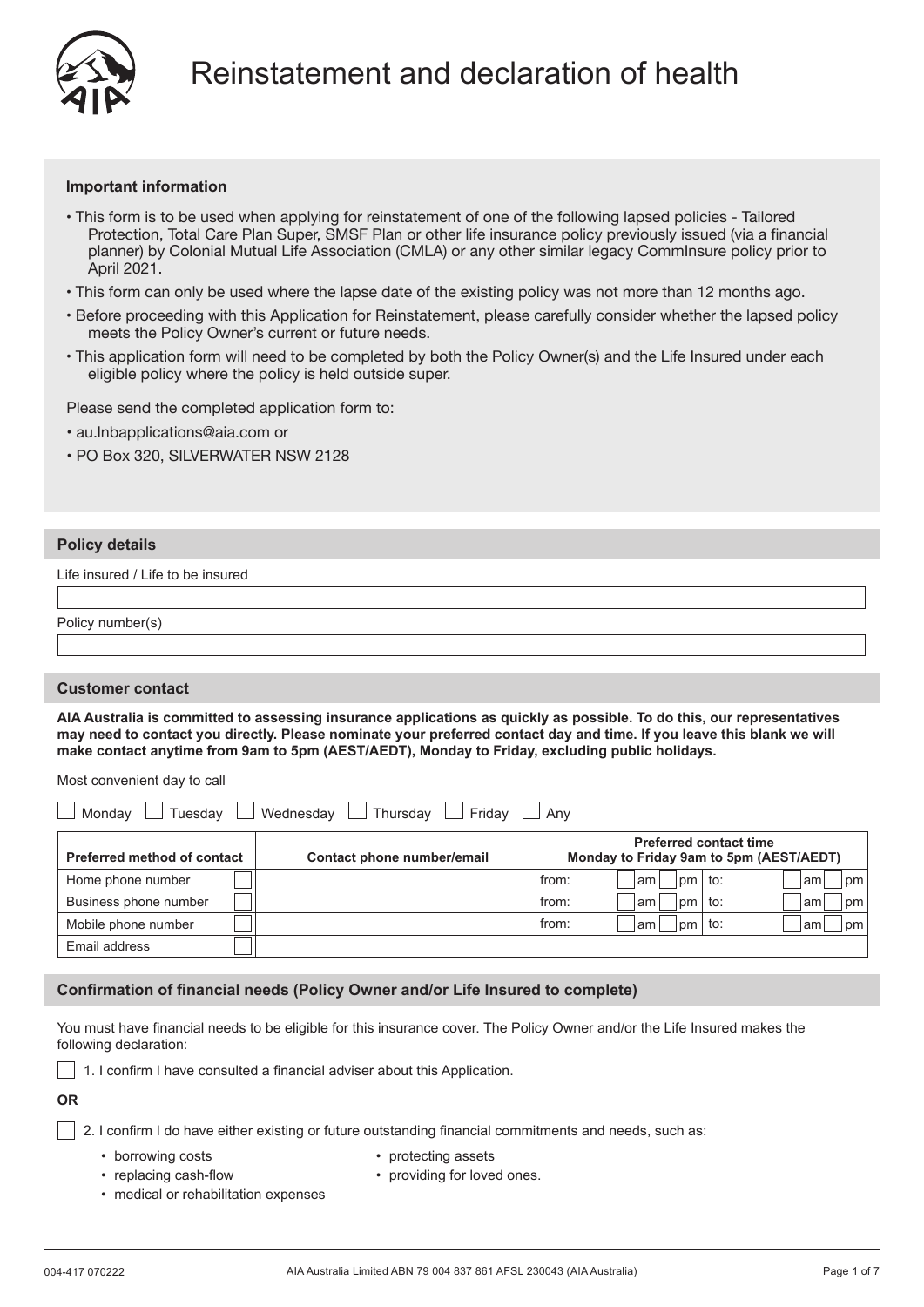# **Section A – Personal details**

For Joint Lives, an additional form is required for the Second Life.

For Child Cover, please also complete and attach "Sec Q - Child's personal details" from the "Tailored Protection Personal Statement" for each Child.

Please read and make sure you understand the nature and effect of the Duty to take reasonable care as described in Section C. Please note: this Declaration of Health does not replace your original application. If there have been any changes to your original application you must tell us about them. Otherwise we will assume that, except for the matters disclosed in this Declaration, your original application remains complete and correct in all respects.

| Please tick $(V)$ the appropriate box for each question            |                                                                                                                                                                                           |     |  |  |  |  |  |  |
|--------------------------------------------------------------------|-------------------------------------------------------------------------------------------------------------------------------------------------------------------------------------------|-----|--|--|--|--|--|--|
| Since making your original application to us for the above policy: |                                                                                                                                                                                           |     |  |  |  |  |  |  |
| Have you suffered any illness or accident?<br>a.                   |                                                                                                                                                                                           |     |  |  |  |  |  |  |
| b.                                                                 | Have you visited a doctor or received any medical or surgical attention or advice?                                                                                                        | Yes |  |  |  |  |  |  |
| C.                                                                 | Has your family medical history changed?                                                                                                                                                  | Yes |  |  |  |  |  |  |
| d.                                                                 | Have you made a claim for any injury or sickness through sickness benefit, invalid pension, any<br>insurance policy providing accident or sickness cover including Workers' Compensation? | Yes |  |  |  |  |  |  |
| е.                                                                 | Have you had applications for life, disability or trauma insurance declined, deferred or offered on special<br>terms?                                                                     | Y≏s |  |  |  |  |  |  |

If you answered 'Yes' to any of the above, please provide further details below.

| Question Details |  |
|------------------|--|
|                  |  |
|                  |  |
|                  |  |
|                  |  |
|                  |  |
|                  |  |

What is your height and weight? **2**

| Height                        |          |                                                                                                                     | Weight |    |              |
|-------------------------------|----------|---------------------------------------------------------------------------------------------------------------------|--------|----|--------------|
|                               | cm<br>or | feet/inches                                                                                                         | kg     | or | stone/pounds |
| 3 Are you in good health now? |          |                                                                                                                     |        |    |              |
|                               |          | $\Box$ No $\blacktriangleright$ If 'No', please provide details below.                                              |        |    |              |
|                               |          |                                                                                                                     |        |    |              |
|                               |          |                                                                                                                     |        |    |              |
| replacement products?         |          | 4 When was the last time you smoked tobacco or any other substance, used e-cigarettes, nicotine patches or nicotine |        |    |              |

|        | replacement p    |  |
|--------|------------------|--|
|        | $\Box$ This week |  |
| $\Box$ |                  |  |

**3**

 $\perp$  1 – 5 years ago

 $\Box$  In the past 3 months

In the past 12 months

More than 5 years ago Never **Go to Q5**

**4a** If you have smoked in the last year, please indicate type and amount smoked for all that are applicable in the table below.

| <b>Type smoked</b>                                | Per day | Per week | Per month | Per year |
|---------------------------------------------------|---------|----------|-----------|----------|
| Cigarettes                                        |         |          |           |          |
| Cigars                                            |         |          |           |          |
| Pipes                                             |         |          |           |          |
| E-Cigarettes                                      |         |          |           |          |
| Hookah                                            |         |          |           |          |
| Tobacco that is chewed or sniffed                 |         |          |           |          |
| Nicotine Replacement<br>(gum/patches/sprays etc.) |         |          |           |          |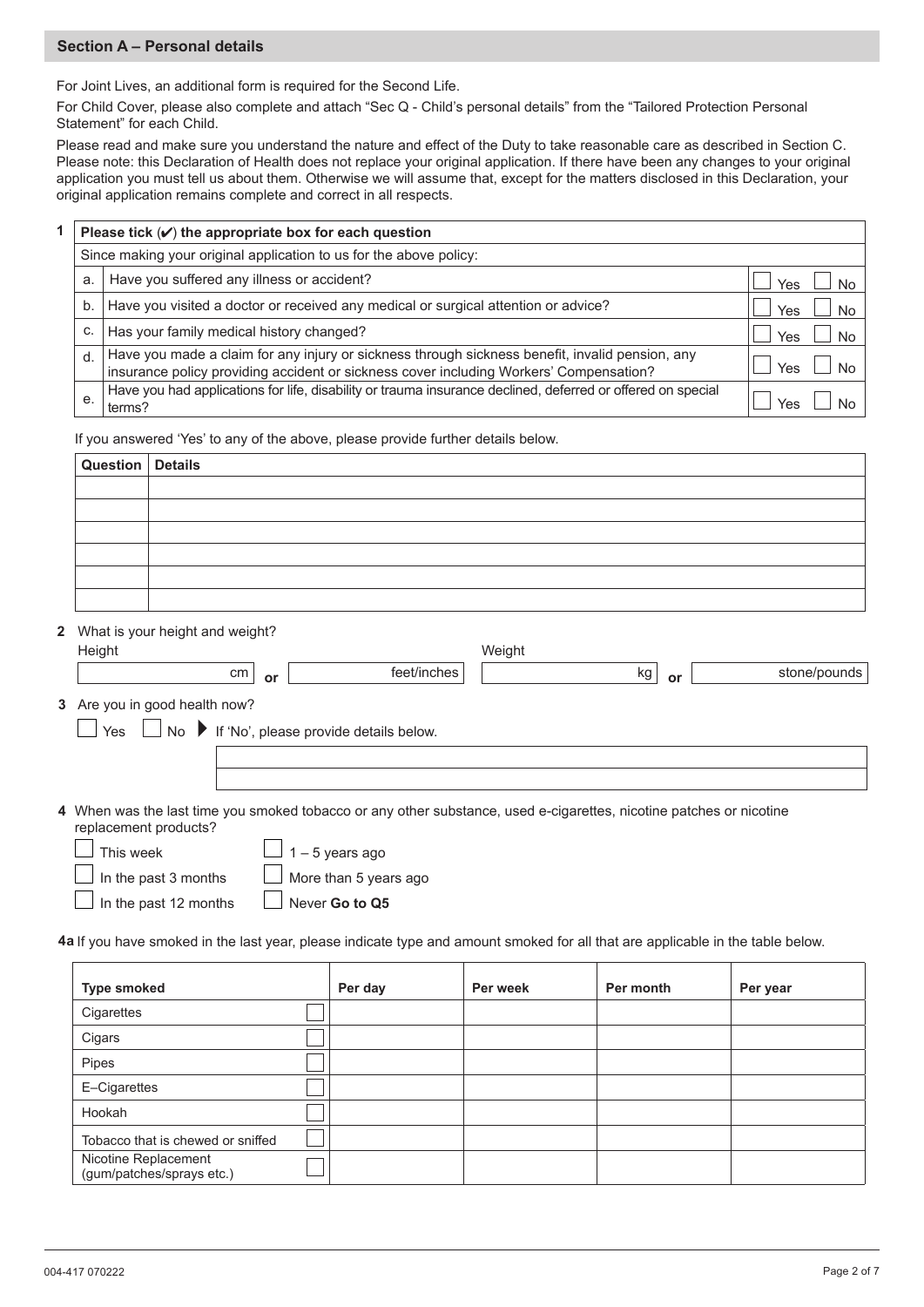|      | Section A - Personal details (continued)                                                                                                                                                                                                       |            |
|------|------------------------------------------------------------------------------------------------------------------------------------------------------------------------------------------------------------------------------------------------|------------|
|      | 5 Since the date of the original application have you changed your occupation, position, hours worked, duties or employment<br>status (e.g. moved from employed to self-employed status or employed by own company)?                           |            |
|      | $\Box$ Yes $\blacktriangleright$ If 'Yes', please provide details below.                                                                                                                                                                       | <b>No</b>  |
|      |                                                                                                                                                                                                                                                |            |
|      |                                                                                                                                                                                                                                                |            |
|      |                                                                                                                                                                                                                                                |            |
| 5a l | Describe all duties of your present occupation and any other jobs you are engaged in.                                                                                                                                                          |            |
|      |                                                                                                                                                                                                                                                |            |
|      |                                                                                                                                                                                                                                                |            |
|      | 5b Do you contemplate any changes?                                                                                                                                                                                                             |            |
|      | Yes If 'Yes', please provide details below.                                                                                                                                                                                                    | <b>No</b>  |
|      |                                                                                                                                                                                                                                                |            |
|      |                                                                                                                                                                                                                                                |            |
|      |                                                                                                                                                                                                                                                |            |
|      | 6 Do you or are you likely to engage in any occupation, sport or pastime of a hazardous nature, e.g. motor<br>racing, activities at heights, underwater or underground or aviation other than as a fare paying passenger?                      |            |
|      | Yes ▶ If 'Yes', please provide details below.                                                                                                                                                                                                  | <b>No</b>  |
|      |                                                                                                                                                                                                                                                |            |
|      |                                                                                                                                                                                                                                                |            |
|      |                                                                                                                                                                                                                                                |            |
|      | 7 Have you ever been advised to reduce or stop your alcohol consumption by a doctor, nurse or other medical professional?<br>Note: This includes a referral for specialist support such as an alcohol dependence unit or Alcoholics Anonymous. |            |
|      | Yes If 'Yes', please provide details below.                                                                                                                                                                                                    | <b>No</b>  |
|      |                                                                                                                                                                                                                                                |            |
|      |                                                                                                                                                                                                                                                |            |
|      | 8 In the last 10 years have you taken any illegal drugs or used drugs that were prescribed to another person?                                                                                                                                  |            |
|      | Yes If 'Yes', please provide details below.                                                                                                                                                                                                    | <b>No</b>  |
|      |                                                                                                                                                                                                                                                |            |
|      |                                                                                                                                                                                                                                                |            |
|      | 9 Have you ever had a positive test for Hepatitis B or C (including carrier), Human Immunodeficiency Virus (HIV) infection,                                                                                                                    |            |
|      | Acquired Immune Deficiency Syndrome (AIDS) or are you awaiting the results of such a test?                                                                                                                                                     |            |
|      | Yes $\blacktriangleright$ If you have had a positive test, please provide details below.<br>Don't know<br>No<br>Awaiting results of test                                                                                                       |            |
|      |                                                                                                                                                                                                                                                |            |
|      |                                                                                                                                                                                                                                                |            |
|      | 10 a In the last 5 years, have you had sexual intercourse without a condom with the following persons?                                                                                                                                         |            |
|      | (i) Someone who might have exposed you to the Human Immunodeficiency Virus (HIV) infection                                                                                                                                                     | Yes<br>No. |
|      | (This may include unprotected sexual intercourse with someone other than your regular partner whose<br>HIV status is unknown to you                                                                                                            |            |
|      | (ii) Someone who injects non-prescribed drugs                                                                                                                                                                                                  | Yes<br>No  |
|      | (iii) Somone who is a sex worker                                                                                                                                                                                                               | Yes<br>No. |
|      | (iv) Someone who is infected with Human Immunodeficiency Virus (HIV) infection                                                                                                                                                                 | Yes<br>No  |
|      | (v) Someone who is infected with Hepatitis B                                                                                                                                                                                                   | Yes<br>No  |
|      | (You may answer 'No' if you are vaccinated and have immunity for Hepatitis B)<br>(vi) Someone how is infected with Hepatitis C                                                                                                                 | Yes        |
|      | <b>b</b> In the last 5 years, have you been diagnosed with or experienced symptoms of Sexually Transmitted                                                                                                                                     | No         |
|      | Infection/s (STIs) (examples, chlamydia, gonorrhoea, syphilis)?                                                                                                                                                                                | Yes<br>No  |
|      | <b>11 Disability cover</b>                                                                                                                                                                                                                     |            |
|      | If you are an Employee:<br>What is your annual income (excluding employer superannuation contributions) from your main job before tax?                                                                                                         |            |
|      | \$                                                                                                                                                                                                                                             |            |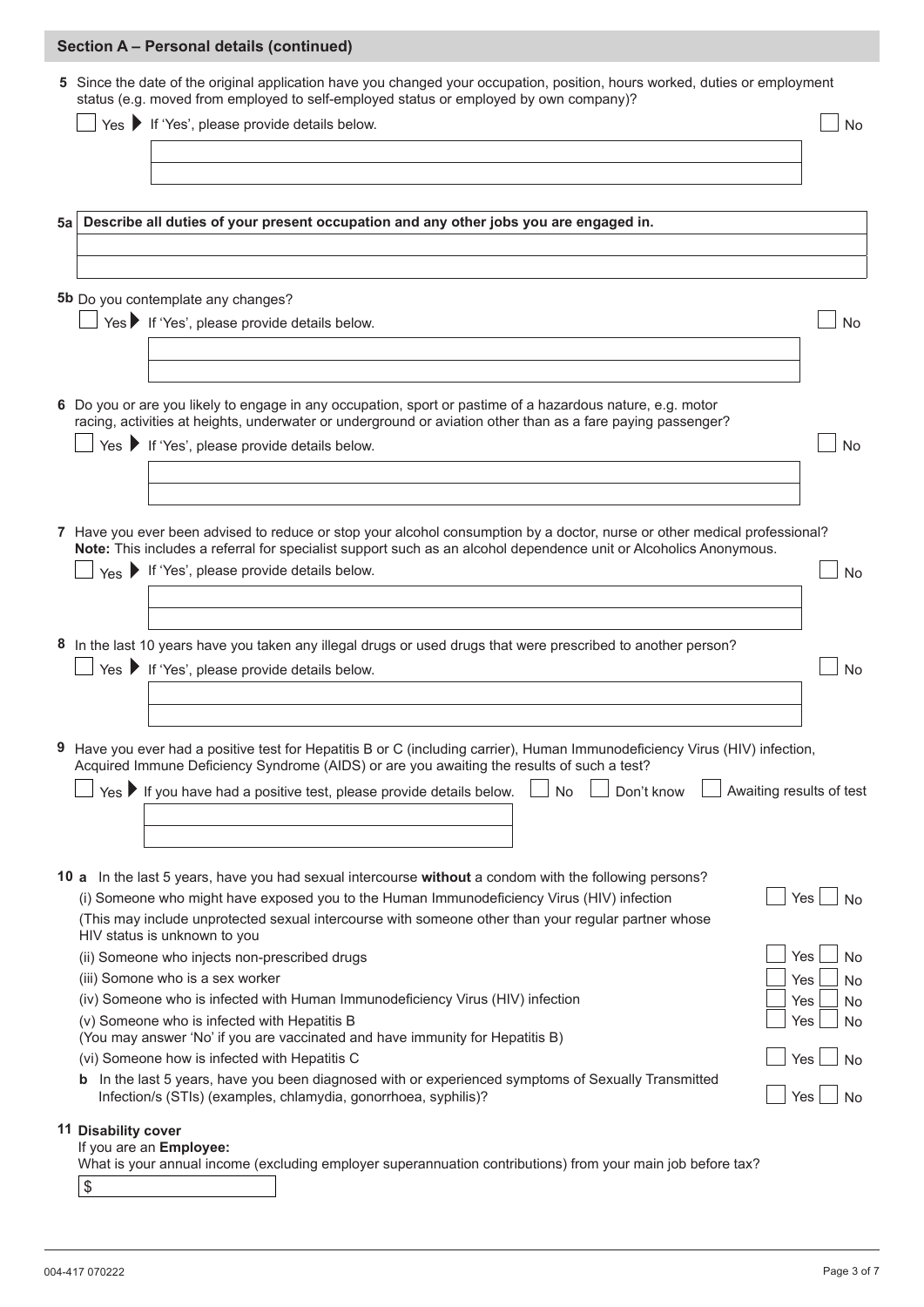# **Section A – Personal details (continued)**

#### If you are **Self-employed:**

What is your annual income generated directly due to your personal exertion before tax, less your share of business expenses incurred?

\$

## **12a What is the name and address of the last/your usual doctor or medical centre you visited?**

**12b Have you changed doctor in the last 12 months?**  Full name Address Yes If 'Yes', please provide the name and address of your previous doctor or medical centre below. No Full name Address ( ) Phone number  $($  ) Fax number What was the date of your last consultation? / / How long have you been a patient of this doctor or medical centre? Years Months Reason for consultation? Result of last consultation? State Postcode

|              |            | State | Postcode |
|--------------|------------|-------|----------|
| Phone number | Fax number |       |          |
|              |            |       |          |

## **Section B – Medical authority**

**Medical authority** AIA Australia Limited ABN 79 004 837 861 AFSL 230043 (AIA Australia).

#### **Notes on releasing information about your health**

Your health information includes details about all your interactions with health providers, and may include details such as your symptoms, treatment, consultations, personal medical history and lifestyle. Health providers cannot release this information about you without your consent.

We, AIA Australia, collect and use your health information to assess your application for cover, to assess and manage your claim, or to confirm the information you gave us when you applied for cover or made a claim. This is why we need your consent.

Each time you apply for cover or make a claim, we will ask you for a fresh consent. We will respect your privacy by only asking for the information we reasonably need, and we will tell you each time we use your consent.

Please read each Authority carefully and the explanatory notes below.

**Authority 1 explanatory notes** – through this Authority, with the exception of a copy of the consultation notes held by your General Practitioner/Practice, you are consenting to any health provider releasing any health information about you in the form we ask for. This may involve, for example:

- preparing a general report and/or a report about a specific condition;
- accessing and releasing your records in SafeScript;
- releasing your hospital patient notes;
- releasing the results of any investigations they have done; and/or
- releasing correspondence with other health providers.

**Authority 2 explanatory notes** – through this Authority, you are consenting to any General Practitioner/Practice you have attended releasing a copy of your full record, including consultation notes, but only if we have asked them to provide a general report and/or a report about a specific condition under Authority 1, and either:

- they will be unable to, or did not, provide the report within 4 weeks; or
- the report provided is incomplete, or contains inconsistencies or inaccuracies.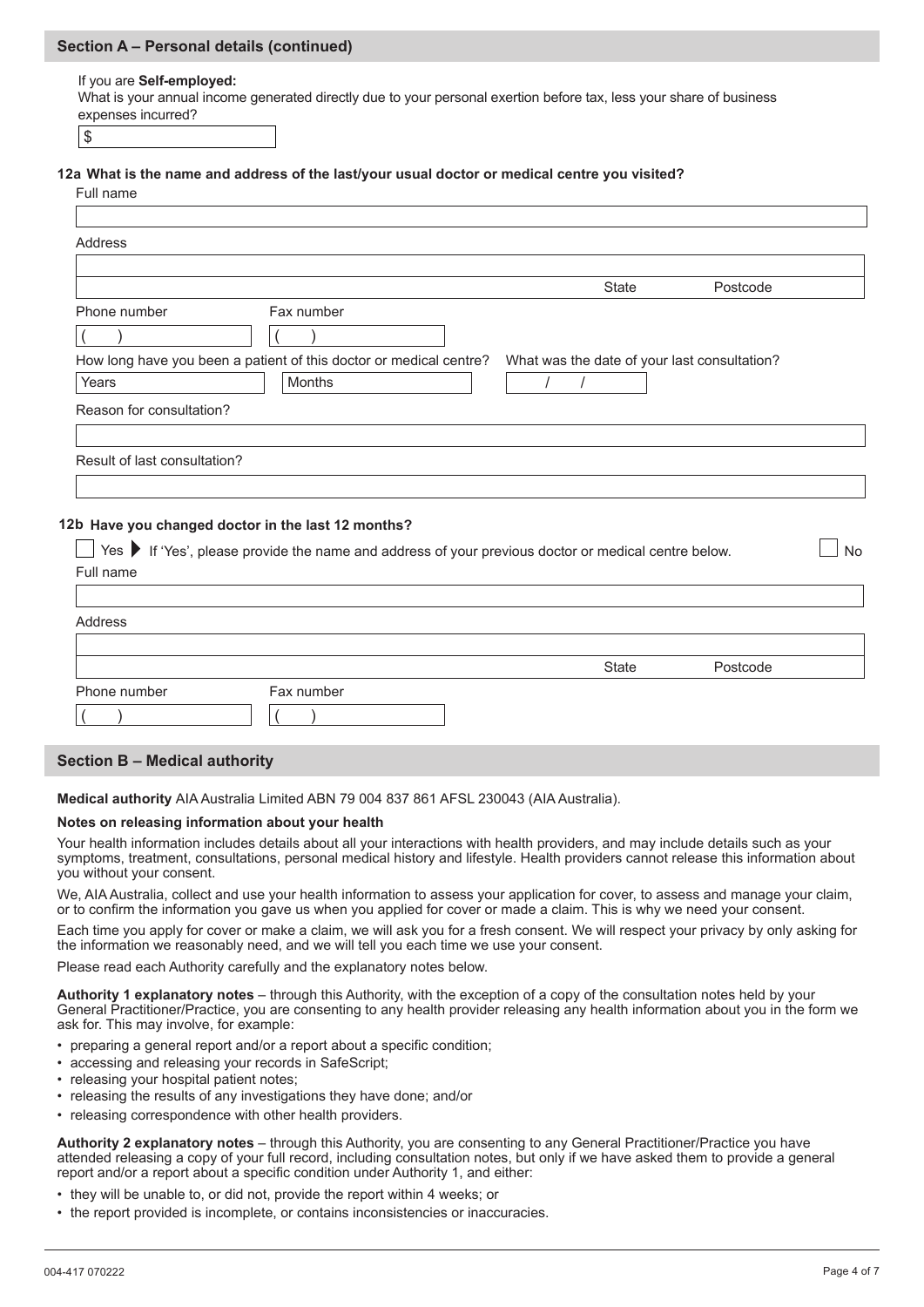# **Section B – Medical authority (continued)**

Your General Practitioner maintains consultation notes to support quality care, your wellbeing and to meet legal and professional requirements. General Practitioners/Practices should only release a copy of your full record, including consultation notes, for life insurance purposes in the rare circumstances set out above.

If you choose to withhold your consent to this authority, we may not be able to process your application for cover or a claim.

#### **Authority 1 – to release any of my health information except the consultation notes held by my General Practitioner/ Practice**

With the exception of consultation notes held by any General Practitioner/Practice I have attended, I authorise any health provider, practitioner, practice, psychologist, dentist, allied health services provider or any hospital to access and release, in writing or verbally, any details of my health information to AIA Australia, or to third parties they engage.

I agree to all the following:

- My health information can be released in the form AIA Australia asks for, such as a general report, a report about a specific condition, my records in SafeScript, any hospital notes, or correspondence between health providers.
- AIA Australia can collect, use, store and disclose my personal information (including sensitive information) in accordance with privacy laws and Australian Privacy Principles.
- This Authority is valid only while AIA Australia is assessing my claim or application for cover, or is verifying disclosures I made in connection with the cover.
- A copy or transcript of this Authority will be valid and effective, and this Authority should be accepted as valid and effective where I have signed electronically or consented verbally.

#### Full name

| Signature | Date |
|-----------|------|
|           |      |

#### **Authority 2 – to release a copy of the full record, including consultation notes, held by my General Practitioner/Practice in specified circumstances**

I authorise any General Practitioner/Practice I have attended to release a copy of my full record, including consultation notes, to AIA Australia, or to third parties they engage, only if AIA Australia has asked them for a report on my health and either:

- the General Practitioner/Practice will be unable to, or did not, provide the report within four weeks; or
- the report is incomplete, or contains inconsistencies or inaccuracies.

I agree to all the following:

- AIA Australia can collect, use, store and disclose my personal information (including sensitive information) in accordance with privacy laws and Australian Privacy Principles.
- This Authority is valid only while AIA Australia is assessing my claim or application for cover, or is verifying disclosures I made in connection with the cover.
- A copy or transcript of this Authority will be valid and effective, and this Authority should be accepted as valid and effective where I have signed electronically or consented verbally.

| Full name        |      |  |
|------------------|------|--|
|                  |      |  |
| Signature        | Date |  |
| $\boldsymbol{X}$ |      |  |
|                  |      |  |

## **Section C – Duty to take reasonable care**

## **About this application**

The life insurance policy being applied for with this application is a consumer insurance contract within the meaning of the *Insurance Contracts Act 1984* (Cth). When you apply for life insurance, we conduct a process called underwriting. It's how we decide whether we can cover you, and if so, on what terms and at what cost.

We will ask questions we need to know the answers to. These will be about your personal circumstances, such as your health and medical history, occupation, income, lifestyle, pastimes, and current and past insurance. The information you give us in response to our questions is vital to our decision.

#### **The duty to take reasonable care**

When applying for insurance, there is a legal duty to take reasonable care not to make a misrepresentation to the insurer before the contract of insurance is entered into.

A misrepresentation is a false answer, an answer that is only partially true, or an answer which does not fairly reflect the truth. This duty applies to a new contract of insurance and also applies when extending or making changes to existing insurance, and reinstating insurance.

## **If you do not meet your duty**

If you do not meet your legal duty, this can have serious impacts on your insurance. There are different remedies that may be available to us. These are set out in the *Insurance Contracts Act 1984* (Cth). These are intended to put us in the position we would have been in if the duty had been met.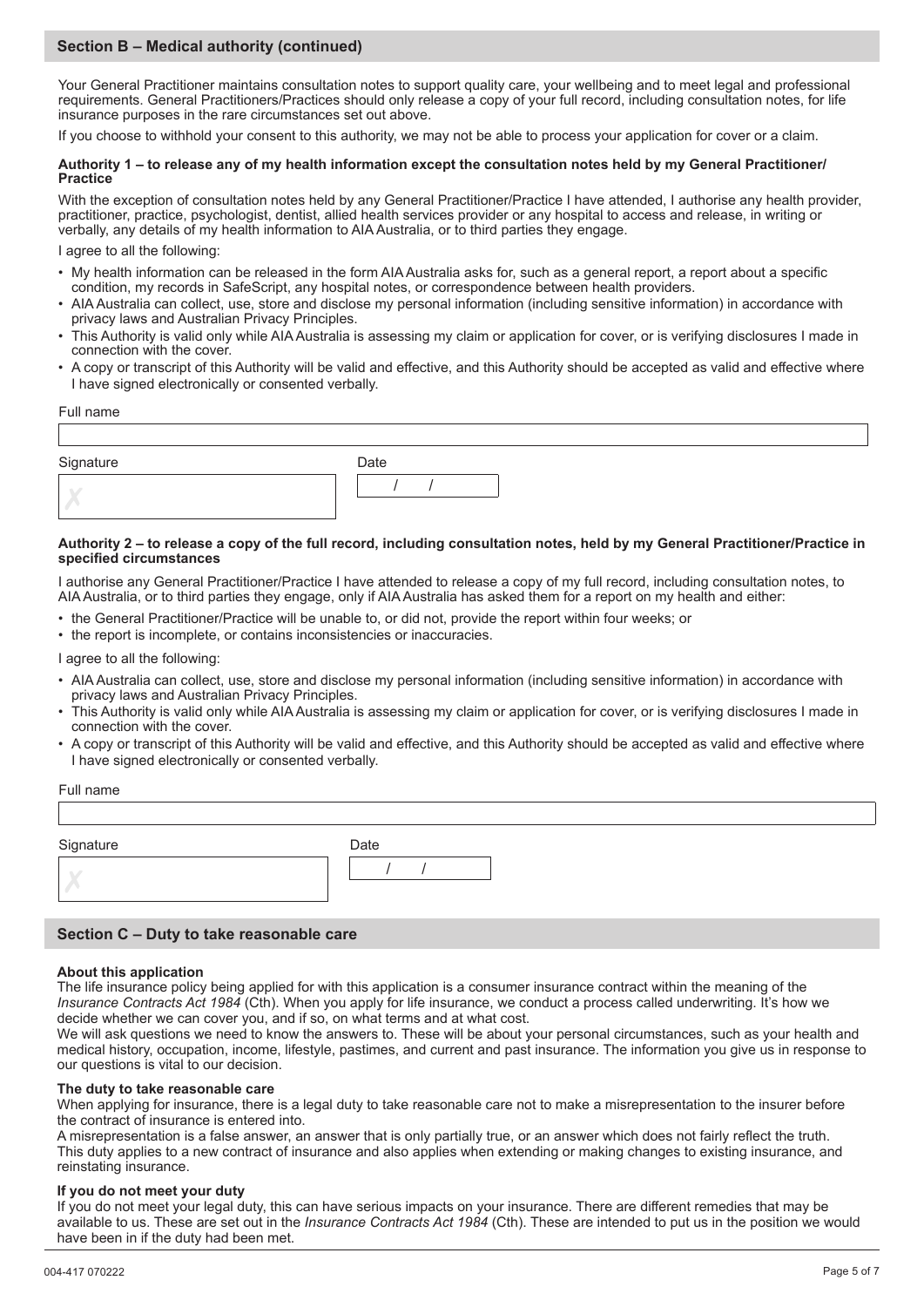# **Section C – Duty to take reasonable care (continued)**

Your cover could be avoided (treated as if it never existed), or its terms may be varied. This may also result in a claim being declined or a benefit being reduced.

Please note that there may be circumstances where we later investigate whether the information given to us was true. For example, we may do this when a claim is made.

Before we exercise any of these remedies, we will explain our reasons and what you can do if you disagree.

## **Guidance for answering our questions**

You are responsible for the information provided to us. When answering our questions, please:

- Think carefully about each question before you answer. If you are unsure of the meaning of any question, please ask us before you respond.
- Answer every question.
- Answer truthfully, accurately and completely. If you are unsure about whether you should include information, please include it.
- Review your application carefully before it is submitted. If someone else helped prepare your application (for example, your adviser), please check every answer (and if necessary, make any corrections) before the application is submitted.

## **Changes before your cover starts**

Before your cover starts, we may ask about any changes that mean you would now answer our questions differently. As any changes might require further assessment or investigation, it could save time if you let us know about any changes when they happen.

## **If you need help**

It's important that you understand this information and the questions we ask. Ask us or a person you trust, such as your adviser for help if you have difficulty understanding the process of buying insurance or answering our questions.

If you're having difficulty due to a disability, understanding English or for any other reason, we're here to help. If you want, you can have a support person you trust with you.

#### **Notifying the insurer**

If, after the cover starts, you think you may not have met your duty, please contact us immediately and we'll let you know whether it has any *impact on the cover*.

## **Section D – Declaration**

## **This section must be completed in all circumstances.**

I/We

- 1. declare that the answers to all the questions on this form are true, accurate and complete (including those not in my/our own handwriting);
- 2. declare that no information has been withheld which may affect AIA Australia Limited (AIA Australia).decision to provide insurance;
- 3. understand that the duty to take reasonable care continues until cover commences;
- 4. understand that insurance cover will not commence or recommence until AIA Australia accepts the insurance proposed or receives a signed acceptance of such alternative conditions as may be offered and the relevant premium has been received;
- 5. authorise AIA Australia to refer any statements that I/we have made in connection with this application and any medical reports to reinsurers and/or medical consultants;
- 6. understand that no benefit will be payable for anything that happened or first became apparent whilst the cover was not in force;
- 7. understand that any insured death benefit will not be payable in the event of suicide within 12 months of reinstating cover;
- 8. understand that, if the policy is held within super, the policy may not be reinstated on its original terms and:
	- will not include trauma cover, TPD 'own occupation' cover or any other TPD cover AIA Australia does not consider to be aligned with conditions of release under superannuation legislation
	- will, if applicable, include a revised definition of 'terminal illness' and
	- will, if applicable, include revised Income Protection terms and conditions;
- 9. have read the Product Disclosure Statement (PDS) and Policy Document relevant to the policy being reinstated and understand its contents and what is meant by my/our Duty to take reasonable care;
- 10. any beneficiary/death benefit nomination I have made for the purposes of my existing policy will continue to apply to the reinstated policy, until the beneficiary/death nomination lapses, is revoked by me and or replaced by me. If the policy will be held in super the trustee of the fund can rely on any beneficiary/death nomination previously made by me as a continuing direction to it.

## **Please sign and date below:**

| Signature of first policy owner                         | Date | Signature of second policy owner                        | Date |
|---------------------------------------------------------|------|---------------------------------------------------------|------|
|                                                         |      |                                                         |      |
| If different to the Life Insured/<br>Life to be insured |      | If different to the Life Insured/<br>Life to be insured |      |
| Signature of third policy owner                         | Date | Signature of Life Insured/Life to be insured Date       |      |
|                                                         |      |                                                         |      |
| If different to the Life Insured/<br>Life to be insured |      |                                                         |      |